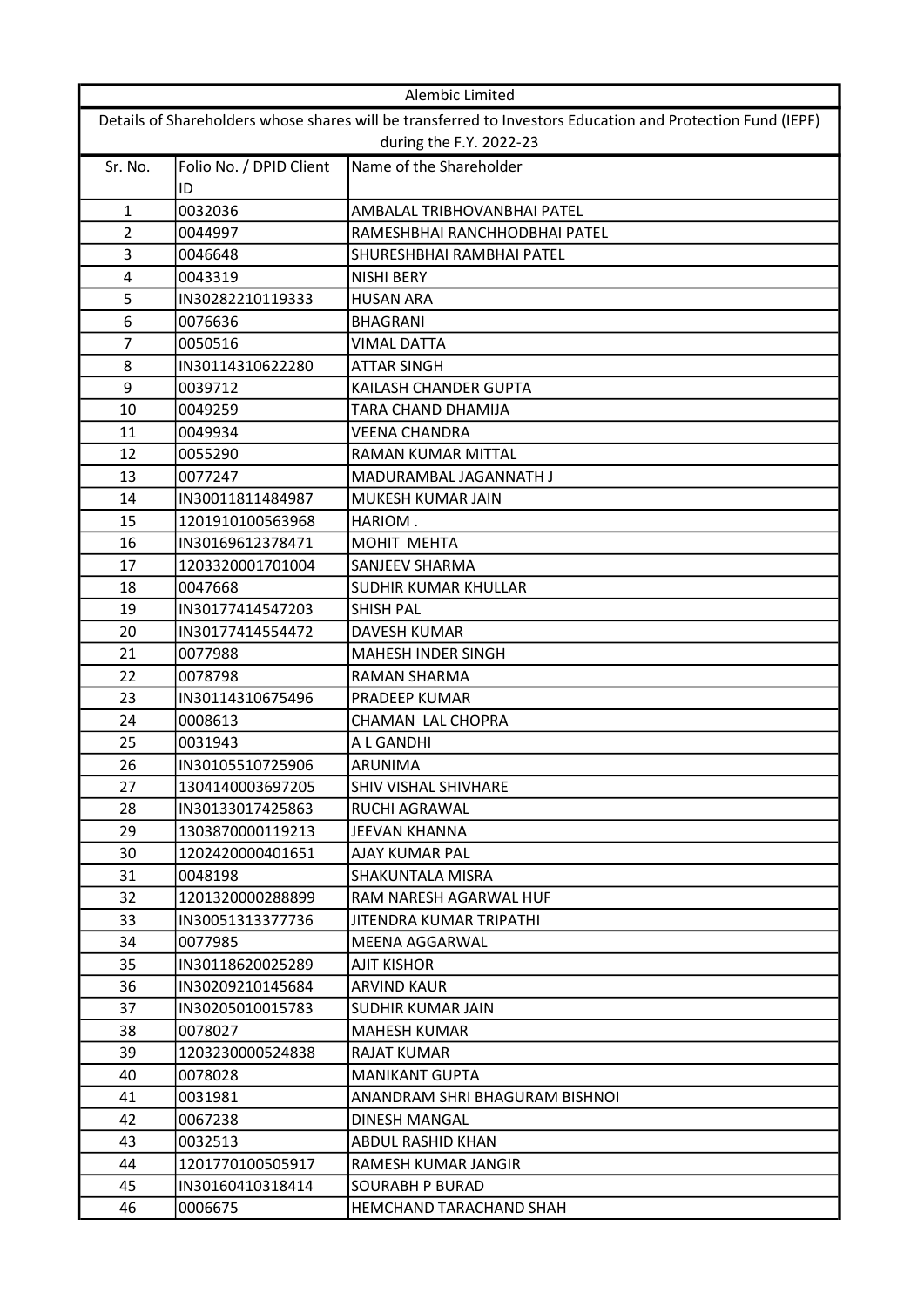| 47 | 0050423          | <b>VASANTBEN MAHASHANKER TRIVEDI</b> |
|----|------------------|--------------------------------------|
| 48 | IN30065210208118 | <b>MAMTABEN S. VAGHANI</b>           |
| 49 | 0026542          | NARANDAS LALLUBHAI PATEL             |
| 50 | 0016250          | SHARDA CHANDULAL DALAL               |
| 51 | 0032747          | AMI D SHAH                           |
| 52 | 0039484          | KRUTIKA RAMESHCHANDRA VYAS           |
| 53 | 1203320004469941 | SHAILESHKUMAR ARYA                   |
| 54 | 0084207          | <b>ILABEN KRISHNAKANT PATEL</b>      |
| 55 | 0015464          | HASUMATI ANANDRAY BHAVSAR            |
| 56 | 0019092          | USHA MANILAL NAGRASHNA               |
| 57 | 0020717          | ASHOKKUMAR CHIMANLAL FARKIWALA       |
| 58 | 0021766          | DIPA BANSILAL CHOKSHI                |
| 59 | 1202890000119869 | LAXMANBHAI KESHAVLAL CHOKSI          |
| 60 | 0033787          | <b>BIPIN SOMNATH DAVE</b>            |
| 61 | 0020471          | <b>CHRISTI RIXONABEN JOSEPH</b>      |
| 62 | 0068229          | <b>JYOTSNA PUNAMCHAND PATEL</b>      |
| 63 | 1204780000000178 | PREMDAS LAGHARDAS SADHU              |
| 64 | 0024280          | DAMAYANTI VISHWASRAO JADHAV          |
| 65 | 0040830          | <b>MANIBEN RANCHHODBHAI PATEL</b>    |
| 66 | 0049789          | VINODCHANDRA JETHALAL GOR            |
| 67 | 0086043          | PATEL JAGDISHBHAI PREMJIBHAI         |
| 68 | 0033523          | BHAGVANDAS PREHLADJI MODI            |
| 69 | IN30305210839209 | MANSINGBHAI RAYSANGBHAI CHAUDHARI    |
| 70 | 0033502          | <b>BABULAL SHIVARAMDAS PATEL</b>     |
| 71 | 0041553          | MOHANLAL KANJIBHAI PATEL             |
| 72 | 0047053          | SAVITABEN MANIBHAI PARMAR            |
| 73 | 1203320001684275 | CHELANI MANISH DAYALDAS              |
| 74 | 0029490          | SHARDABEN ODHAVJI PARMAR             |
| 75 | 0051504          | RAJENDRA NATUBHAI PATEL              |
| 76 | IN30177412606522 | KETAN RAMESHCHANDRA PATEL            |
| 77 | 0040804          | MAFATBHAI PURSHOTTAMBHAI PATEL       |
| 78 | 0038109          | JAYABEN CHIMANLAL PATEL              |
| 79 | 0085541          | RAJNIKANT RAOJIBHAI PATEL            |
| 80 | 0012246          | MAHIJIBHAI BHAILALBHAI PATEL         |
| 81 | 0011815          | <b>BANSILAL RATILAL PANDYA</b>       |
| 82 | 0026061          | JAYANTIBHAI LALLUBHAI PATEL          |
| 83 | 0045806          | RANCHHODBHAI KHODABHAI PATEL         |
| 84 | 0051486          | CHATURBHAI JETHABHAI PATEL           |
| 85 | 0084358          | SUMITRABEN KANUBHAI SHAH             |
| 86 | 0036271          | GIRISHBHAI RAMANLAL PATEL            |
| 87 | 0046820          | SHANTILAL GORDHANBHAI PATEL          |
| 88 | 0015525          | MANDAKINI JAGDISHBHAI PATEL          |
| 89 | 0041837          | MAHENDRAKUMAR VAGHJIBHAI PATEL       |
| 90 | 0047889          | SUBHASHCHANDRA VAGHJIBHAI PATEL      |
| 91 | 0034046          | <b>BIPINBHAI RAOJIBHAI PATEL</b>     |
| 92 | 0007303          | SAROJBEN CHIMANLAL SHAH              |
| 93 | 0024701          | RASIKLAL FULCHANDDAS SHAH            |
| 94 | 0032490          | AMBALAL REVASHANKAR PANDYA           |
| 95 | 0042878          | NAVINCHANDRA AMBALAL PANDYA          |
| 96 | 0036925          | HATIMBHAI DAWOODBHAI EZZY            |
| 97 | 1204200000147235 | AMJADKHAN HUSENKHAN PATHAN           |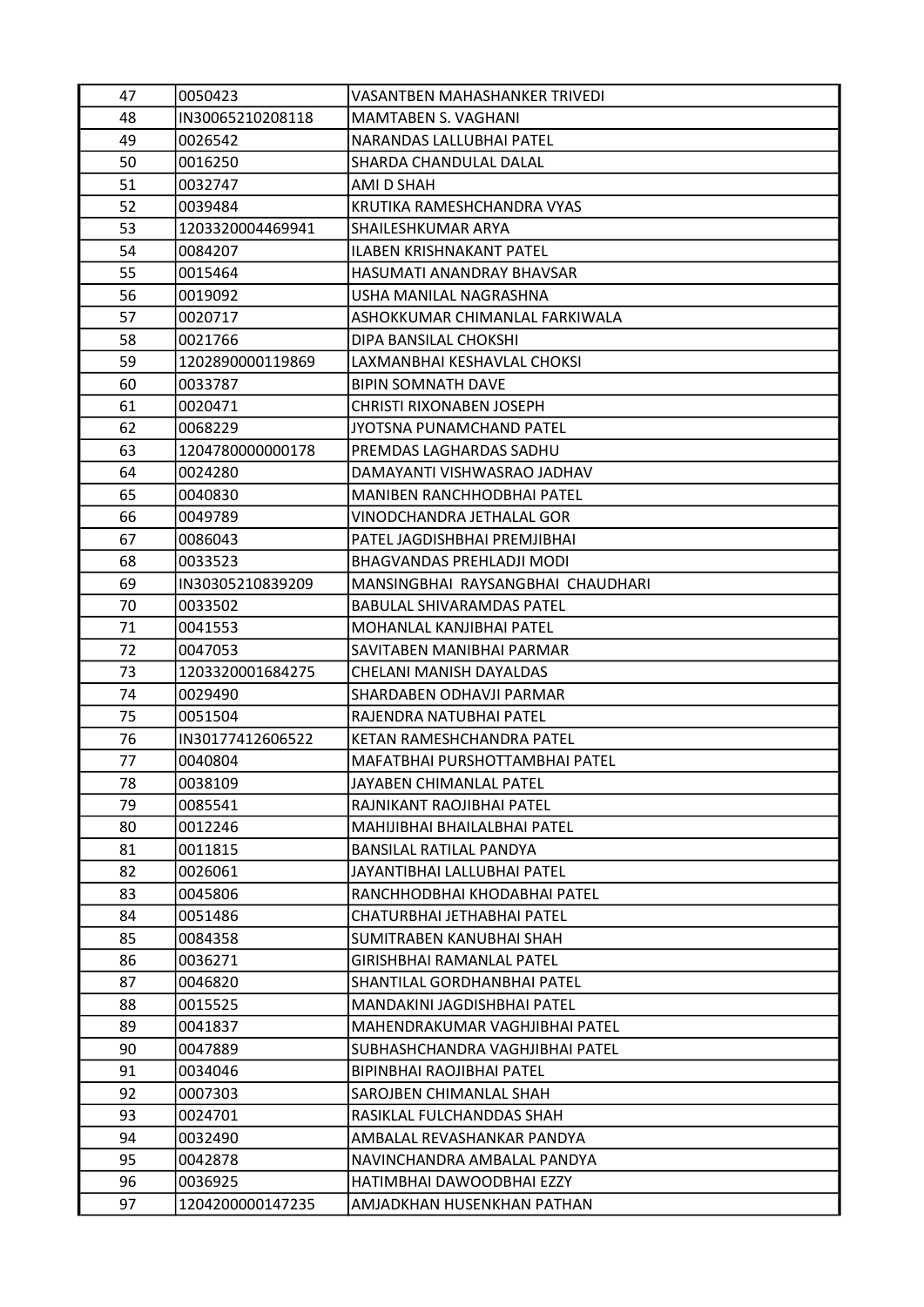| 98  | 0043750          | PUNAMCHAND MOHANLAL GANDHI         |
|-----|------------------|------------------------------------|
| 99  | 0012591          | SAROJBEN CHIMANLAL SHAH            |
| 100 | 0053754          | MANUPRASAD GANGASHANKAR PANDYA     |
| 101 | IN30258210104132 | ARVINDBHAI RANCHHODDAS SOLANKI     |
| 102 | 0013489          | PRABHAVATI PRABHAKAR PADHYE        |
| 103 | 0021288          | BANSILAL MAGANLAL SHAH             |
| 104 | 0033452          | BHARATBHAI PURSHOTTAMBHAI PATEL    |
| 105 | 0033902          | BHARATKUMAR HASMUKHLAL SHAH        |
| 106 | 0034897          | CHANDRAVADAN PRAVINBHAI AMIN       |
| 107 | 0039171          | KISHOR DAMODARDAS CHOKSHI          |
| 108 | 0040905          | MANILAL VANARASIDASH PRAJAPATI     |
| 109 | 0041112          | MAHENDRAKUMAR KIKABHAI PATEL       |
| 110 | 0044800          | RAOVJIBHAI NATHABHAI PATEL         |
| 111 | 0045257          | RAMANBHAI CHOTABHAI PATEL          |
| 112 | 0046723          | <b>SURYAKANT F PATEL</b>           |
| 113 | 0047480          | SHRIKANT MADHAVRAO FADNIS          |
| 114 | 0050059          | <b>VAISHALI SHRIKANT FADNIS</b>    |
| 115 | 0066377          | ANILA KIRITKUMAR PANDYA            |
| 116 | 0075780          | RAMESHBHAI MAGANBHAI SOLANKI       |
| 117 | IN30199110264691 | JANI CHANDRIKABEN ASHWIN           |
| 118 | 0019977          | MANUBHAI RAMBHAI DESAI             |
| 119 | 0044957          | RAJARAM SANKLESHWAR BHATT          |
| 120 | 0051921          | DHANIBEN KHANDAS MACKWANA          |
| 121 | 0084661          | LILAVATI KALIDAS NAIK              |
| 122 | IN30051314580010 | DILIP VALJIBHAI SAVANI             |
| 123 | 0049057          | <b>THAKOREBHAI G PATEL</b>         |
| 124 | 0050815          | ZERABEN SAZZADHUSEN VOHRA          |
| 125 | 0081219          | CHITTARANJAN VRAJLAL BHAVSAR       |
| 126 | 0001542          | NAVNITLAL TULSIDAS SHAH            |
| 127 | 0016472          | VIMLABEN PURUSHOTTAM PATEL         |
| 128 | 0019570          | JAYANTILAL MOHANLAL PATEL          |
| 129 | 0021635          | PARESHKUMAR JAYANTILAL PATEL       |
| 130 | 0028574          | MANJULABEN INDRAVADAN UPADHYAYA    |
| 131 | 0039250          | KUMUDCHANDRA BHIKHABHAI JAIN       |
| 132 | 0039425          | KIRAN SURENDRA BHATT               |
| 133 | 0067342          | <b>PRITI PATEL</b>                 |
| 134 | 0085338          | PANKAJ RAMESHCHANDRA SHETHJI       |
| 135 | 0085561          | NASIR KHAN ADAMKHAN PATHAN         |
| 136 | 0049683          | VITHALBHAI GIRDHARBHAI PATEL       |
| 137 | 0051582          | HUKUMATRAI JETHANAND KARAMCHANDANI |
| 138 | 0083008          | <b>VASANT KISHANLAL THAKKAR</b>    |
| 139 | 0008132          | ROOP LACHMANDAS LAKHWANI           |
| 140 | 0022031          | <b>BHOGILAL TRIBHOVANDAS SHAH</b>  |
| 141 | 0037176          | HASMUKHLAL HIMATLAL SHAH           |
| 142 | 0085818          | <b>MAHESH P PATEL</b>              |
| 143 | 1204470006119481 | <b>BIREN RAMESHBHAI PATEL</b>      |
| 144 | 0039605          | KALPANABEN RAKESHKUMAR PATHAK      |
| 145 | 0022941          | BHARATIBAHEN RASHMIKANT SHAH       |
| 146 | 0039588          | KANTIBHAI PRABHUDAS PATEL          |
| 147 | 0047435          | SUDHA CHANDRASHEKHAR JEJURKAR      |
| 148 | 0042335          | MAGANLAL TRIBHOVANDAS VORA         |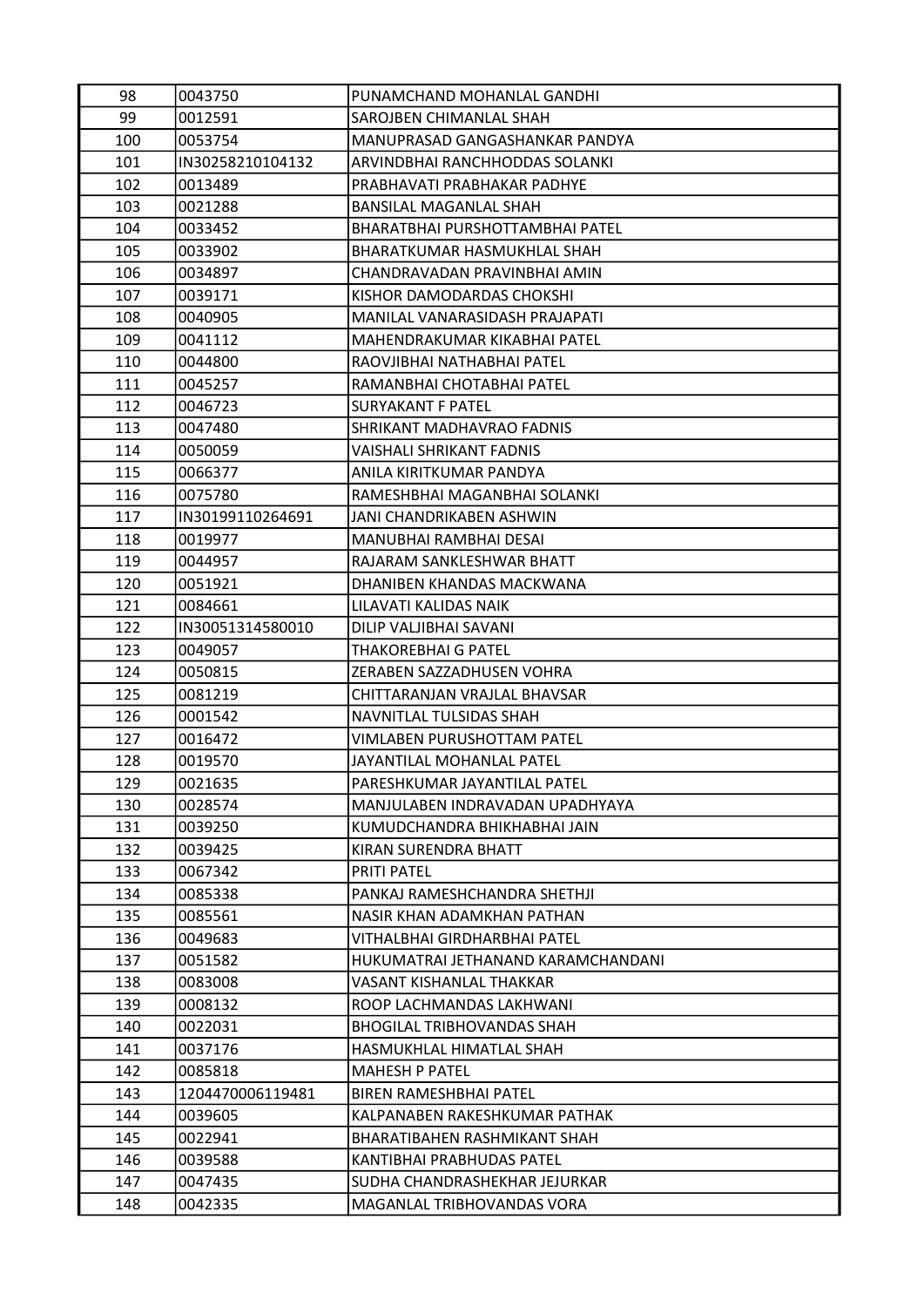| 149 | 0055995          | SAVITRIBEN CHAMPAKLAL DIKSHIT      |
|-----|------------------|------------------------------------|
| 150 | 0071396          | CHANDRIKA K SHAH                   |
| 151 | 0078617          | Patel samir.N                      |
| 152 | 0084841          | <b>MANDABEN JAYENDRA PATEL</b>     |
| 153 | 0016329          | SUDHA RAMAKANT GUPTE               |
| 154 | 0033581          | BHUPENDRAKUMAR HARDEVBHAI PATEL    |
| 155 | 0027488          | RAMCHANDRA RANCHHODBHAI BRAHMBHATT |
| 156 | 0076841          | DINA MEHTA                         |
| 157 | 0078875          | <b>ROHIT PATEL</b>                 |
| 158 | 0045249          | RAJANIKANT RAMANLAL DESAI          |
| 159 | 0073910          | <b>KRISHNABEN R MISTRY</b>         |
| 160 | 0076092          | SURESHCHANDRA JIVANLAL THAKKAR     |
| 161 | IN30039410388901 | SANJAY BHASKARBHAI RAUT            |
| 162 | 0034728          | CHANDRAKANT KALIDAS SONI           |
| 163 | 0049636          | VIMLABEN JAYANTIBHAI PATEL         |
| 164 | 0072299          | VIMLABEN JAYANTIBHAI PATEL         |
| 165 | 0037020          | HASMUKHBHAI SHANKARBHAI PATEL      |
| 166 | 0043755          | PURSHOTTAMBHAI MADHAVBHAI PATEL    |
| 167 | 0034680          | CHANCHALBEN PURSHOTTAMDAS PATEL    |
| 168 | 0040824          | <b>MANJULABEN BHANUBHAI PATEL</b>  |
| 169 | 0040885          | MAGANLAL KESHAVLAL KACHIYA         |
| 170 | 0032059          | AMBALAL SHANKARBHAI PATEL          |
| 171 | 0040788          | MAHIJIBHAI JINABHAI PARMAR         |
| 172 | 0046615          | SHANTABEN MOTIBHAI PATEL           |
| 173 | 0051934          | JANARDAN DESAIBHAI PATEL           |
| 174 | 0034690          | CHHAGANBHAI JORBHAI PATEL          |
| 175 | 0007125          | <b>VENILAL NAGINLAL MODI</b>       |
| 176 | 0033314          | <b>ANAND S BIYANI</b>              |
| 177 | 0033846          | BHAGAVANSINH AMARSINH GOHIL        |
| 178 | 0044541          | PUSHPABEN HIRALAL DALAL            |
| 179 | 0041073          | MANGALDAS BABALDAS MISTRY          |
| 180 | 0030526          | MAHENDRA CHANDULAL CHOKSHI         |
| 181 | 0033546          | BHAILALBHAI RANCHHODBHAI PATEL     |
| 182 | 0036277          | <b>GAJENDRA CHANDULAL PANCHOLI</b> |
| 183 | 0035386          | DAKSHA JULIUS SHAH                 |
| 184 | 0050186          | VADILAL SOMNATH VYAS               |
| 185 | 0016875          | JASHVANTIBEN DASHRATHLAL PRESSWALA |
| 186 | 0050454          | VINODCHANDRA B KABRAWALA           |
| 187 | 0051187          | SAROJBEN DHANSUKHRAM INGREJI       |
| 188 | IN30177410747231 | SANKET GAURANGBHAI ZAVERI          |
| 189 | 0060881          | SANDHYA RAJNIKANT DESHPANDE        |
| 190 | 0047985          | SHARAD THAKORBHAI DESAI            |
| 191 | 0014963          | BABUBHAI DAHYABHAI PATEL           |
| 192 | 0034089          | BHUPENDRAKUMAR CHAMPAKLAL BHAVSAR  |
| 193 | 0043145          | NAVINCHANDRA CHAMPAKLAL BHAVSAR    |
| 194 | 0049431          | URMILABEN BALVANTRAI MEHTA         |
| 195 | 0032585          | AMRATLAL HIRABHAI PATEL            |
| 196 | 0006480          | NADIRSHAH RUSTAMJI MULLA           |
| 197 | 0019052          | INDIRABAI BALMUKUND VASUDEO        |
| 198 | 0078016          | MULVANT DESAI                      |
| 199 | 0002314          | TAHER MULLA ABDULHUSEIN            |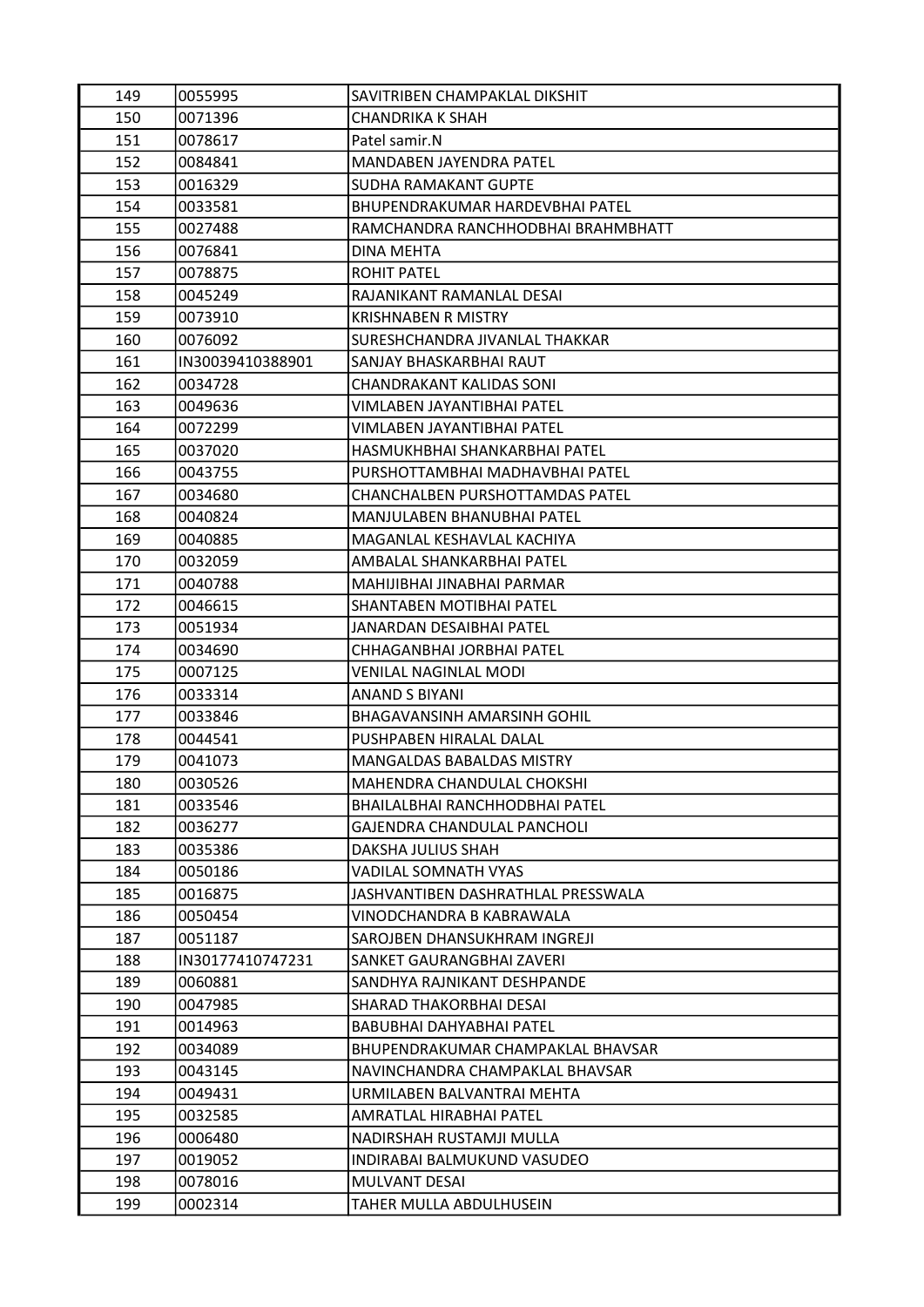| 200 | IN30036022315373 | RAGHUVIR TULSIDAS KAPADIA         |
|-----|------------------|-----------------------------------|
| 201 | 0049981          | VASANT BALKRISHNA SATOSKAR        |
| 202 | 0053930          | RASHMI APPASAHEB PANGE            |
| 203 | 0042202          | MOKSHAGUNDAM VISHALAMMA MOORTHY   |
| 204 | 0043883          | SITABAI PARASHURAM                |
| 205 | 0034372          | BHAGAVATI VISHANJI KOTAK          |
| 206 | 0003915          | LALITA KANTILAL NANAVATI          |
| 207 | 0050579          | <b>VINOD V THAKKER</b>            |
| 208 | 1203320001689989 | <b>GUPTA GAURAV SATISH</b>        |
| 209 | 0057651          | <b>NALINI KELKAR</b>              |
| 210 | 0036820          | <b>HUSHAM ANSARI</b>              |
| 211 | 0049946          | VELUTHATTIL KRISHNANDAN NIAR      |
| 212 | 0079378          | SHAGUFTA NATHANI                  |
| 213 | 0079733          | <b>TANVIR NATHANI</b>             |
| 214 | 0004532          | SARLA INDULAL SHAH                |
| 215 | 0009459          | <b>VYOMA SHAILEN DESAI</b>        |
| 216 | 0033043          | ARJUN GURDASMAL HARISINGANI       |
| 217 | 1201330000521058 | MINOUTI SUDESH KAMAT              |
| 218 | 0043309          | NARAYANDAS SHUKDEOSHARAN BHARGAVA |
| 219 | 0010139          | <b>BANSILAL KHIMCHAND SHAH</b>    |
| 220 | 0016220          | SHAKUNTALA B SHAH                 |
| 221 | 0016350          | <b>SURESH BHIKAJI LUKTUKE</b>     |
| 222 | 0029252          | CHANDRAKUMAR BHALCHANDRA DIKE     |
| 223 | 0037819          | INDIRA LAKHAN MASSAND             |
| 224 | 0040565          | LABHSHANKER DAYASHANKER PATHAK    |
| 225 | 0046120          | RAMDAS PANDURANG SHANBHAG         |
| 226 | RI00164          | <b>PURURVASH DAVE</b>             |
| 227 | 0068797          | ANIL C BRAHMBHATT                 |
| 228 | 0080890          | MEDHA PRAKASH SARDESAI            |
| 229 | 0052266          | SATYANARAYAN KESARDEO BAGLA       |
| 230 | 0043937          | PRAVIN NATHUBHAI SHAH             |
| 231 | 0001710          | DAMODAR BHIKU GUJAR               |
| 232 | 0059086          | <b>AUGUSTIN JOHN HEGDE</b>        |
| 233 | 0033964          | <b>BABUBEN WADILAL PAREKH</b>     |
| 234 | 0063219          | JOHN OOMMATHUMKATTIL VARGHESE     |
| 235 | 0027873          | APHALI PHARMACEUTICALS LTD        |
| 236 | 0043016          | NARAYAN ANANT BHANAGAY            |
| 237 | IN30021411937688 | <b>MUKUL KUMAR</b>                |
| 238 | 0086030          | <b>VINAYAK PANDURANG NAIK</b>     |
| 239 | 0062726          | <b>BACHULAL PUKHRAJ OSWAL</b>     |
| 240 | 0033969          | BHAGWANDAS BALBHADRA AGARWAL      |
| 241 | 0012192          | KUSUMAVATI SADASHIVA ATRE         |
| 242 | 0025006          | MANOJKUMAR BHAGWANDAS SARAF       |
| 243 | 0073691          | VISHNU LAXMAN KHANDEKAR           |
| 244 | IN30160411477906 | ANKIT ANIL AGARWAL                |
| 245 | 0046739          | SUREKHA PRADIPCHANDRA GANDHI      |
| 246 | 0044399          | PARASHURAM NARHAR JOSHI           |
| 247 | 0048305          | SHYAM SHANKAR TANKSALE            |
| 248 | 0048298          | SURESH NARAYAN TAYASHETE          |
| 249 | 1202890000304628 | PRAKASH MADHAV VYAWAHARE          |
| 250 | 0032691          | ANANT DATTARYRAO SHEVANKER        |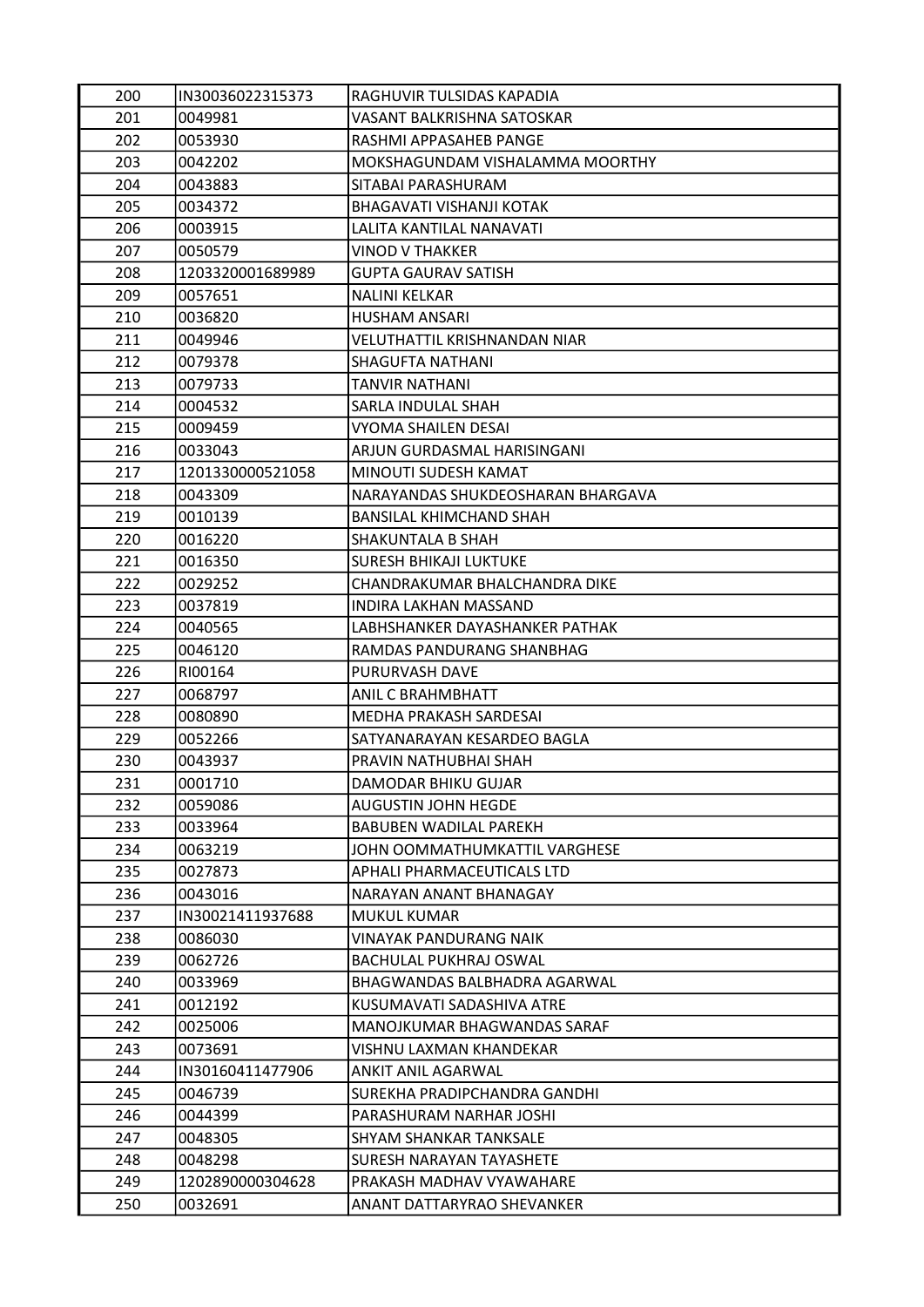| 251 | 0045726          | RATNAKAR RAMRAO VAIJAPURKAR             |
|-----|------------------|-----------------------------------------|
| 252 | 0077334          | <b>JAYASHREE BHOLE</b>                  |
| 253 | 0080032          | <b>VILAS BHOLE</b>                      |
| 254 | 0047925          | SAHEBRAO NAMDEVRAO ANVIKAR              |
| 255 | 0034989          | CHIMANLAL GOBARDAS SHAH                 |
| 256 | 0048634          | SARALA BALAPRASAD KABRA                 |
| 257 | 0044249          | PUSHPALATA MISHRILAL PATNY              |
| 258 | 1201770000065463 | MANGESH MISHRILAL PATNI                 |
| 259 | 0044255          | PURUSHOTTAMRAO PRALHADRAO KOTALWAR      |
| 260 | 0047122          | SAMEER KUMAR PRAMANIK                   |
| 261 | 0009764          | NARAYAN GANESH UBGADE                   |
| 262 | 0078821          | RAJIVLOCHAN B PURANIK                   |
| 263 | 0001688          | KASTURIBAI KISANLAL GOENKA              |
| 264 | 1302310000071847 | <b>RENU YOGESH GOEL</b>                 |
| 265 | 1201700000026369 | <b>AJAY KHOSLA</b>                      |
| 266 | 1201770000091669 | <b>LAXMI NARAYAN RATHOR</b>             |
| 267 | 0038651          | <b>JAMNA PRASAD DUBEY</b>               |
| 268 | 0071339          | DR.(MRS) CHARANJEET GHOOI               |
| 269 | 0048134          | <b>SHRI RAM SHUKLA</b>                  |
| 270 | 0045719          | RAJENDRA NATH DHINGRA                   |
| 271 | 0035833          | DALCHAND SONI                           |
| 272 | 0063368          | <b>VIJAY WASANT KELAKAR</b>             |
| 273 | IN30051315194972 | SURENDRA KUMAR SINGH                    |
| 274 | 0045994          | RAJENDRA KUMAR JAIN                     |
| 275 | 0048164          | SUBHADRA DEVI JAIN                      |
| 276 | IN30021413521536 | <b>ANIL RATHI</b>                       |
| 277 | 0046059          | RADHA DEVI TAPADIA                      |
| 278 | 0048248          | SUNDERLAL TAPADIA                       |
| 279 | 0044607          | PUSHPA V SATDEV                         |
| 280 | 0046060          | RATANLAL PINCHA                         |
| 281 | 0048255          | SURENDAR LAL CHABRA                     |
| 282 | 0036527          | GANPATRAO RAMKRISHNARAO HISHIKAR        |
| 283 | 0079301          | SREERAMULU BATTEPATI                    |
| 284 | IN30102210065718 | E.KALYANARAM                            |
| 285 | 0079985          | <b>VINOD CHANDRA</b>                    |
| 286 | 0050469          | VENKATASUNDARARAMA SUBRAHMANYAM NANDURY |
| 287 | IN30102213508954 | PAPAGARI SRINIVAS REDDY                 |
| 288 | IN30169611045512 | <b>NARSAIAH VANAM</b>                   |
| 289 | 1203810000104981 | <b>GADDE BHASKARA CHARY</b>             |
| 290 | IN30177415522046 | <b>MOHD BASHEER AHMED</b>               |
| 291 | 0076611          | <b>B RAMA MOHAN</b>                     |
| 292 | 0076829          | DEVULAPALLI RAMAKRISHNA                 |
| 293 | 0077392          | KAMAGARI RAMAKRISHNA RAO                |
| 294 | 0080188          | ZINNIA ERNESTINE RAJESWARI MADAY        |
| 295 | IN30232410923129 | <b>G HANUMAIAH</b>                      |
| 296 | 0079551          | SATYAVATHI JILLUDINUDI                  |
| 297 | 0080089          | VANIKUMARI YERUBANDI                    |
| 298 | 1202230000016067 | THADINADA SRINIVAS                      |
| 299 | RI00177          | <b>RAMESH KUMAR</b>                     |
| 300 | 0055486          | K R SREENIVASULU                        |
| 301 | 0076297          | A RAMESH BABU                           |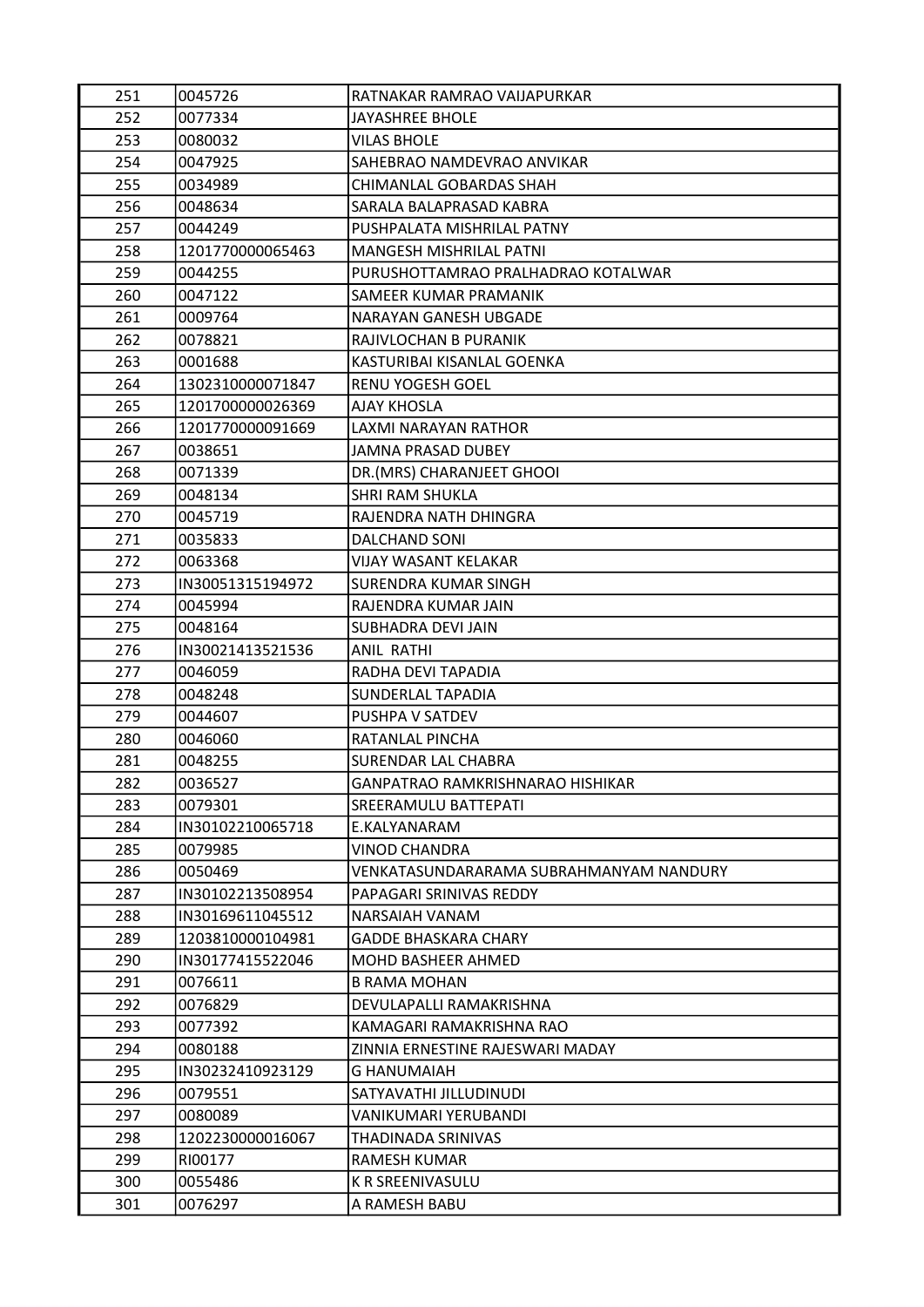| 302 | 0079680          | <b>VYSYA RAO T.N</b>                |
|-----|------------------|-------------------------------------|
| 303 | 0037318          | H SHESHACHALA MURTHY                |
| 304 | 1203350001176537 | VIJAYLAKSHMI S K .                  |
| 305 | 0037317          | <b>HJJAMEEL AHMED</b>               |
| 306 | IN30290242143606 | KANUMURI PUSHPAVALLI                |
| 307 | 0039536          | KUNUSERI ANANTHANARAYAN SUBRAMANYAM |
| 308 | 0061273          | SHYLA JADHAV                        |
| 309 | 0076231          | ARATI A JADHAV                      |
| 310 | 0076816          | DEEPAK KUMAR A.JADHAV               |
| 311 | IN30023911502484 | SRINIVASA MURTHY NARANAPPA          |
| 312 | 0077926          | <b>M B KIRAN</b>                    |
| 313 | 0077387          | SUBRAYAPADHYAYA, K                  |
| 314 | 0076540          | <b>MYLARI RAO B T</b>               |
| 315 | IN30113526343013 | S R BHARATH KUMAR                   |
| 316 | 0079082          | SUNIL MANOHAR PATRAWALI             |
| 317 | 0077257          | JAGADEESH GURUBALAPPA KALYAN SHETTI |
| 318 | 0045957          | REVANSIDDAPPA KHODANPUR             |
| 319 | 0048116          | SHARADABAI RAMESH NAIK BADAMI       |
| 320 | 0079003          | SHARADABAI RAMESHNAIK BADAMI        |
| 321 | 0076545          | NAGARAJA B.S                        |
| 322 | 1204470006616825 | S G JAGADEESH                       |
| 323 | 0034135          | BINDUMADHAVA BHIMRAO KULKARNI       |
| 324 | 0040598          | LALIT VASANT GRAMPUROHIT            |
| 325 | 0050380          | <b>VASANT VENKTESH GRAMPUROHIT</b>  |
| 326 | 0046497          | SEEMANTINI SHARAD LOKUR             |
| 327 | 0079950          | VISHWANATH M TELSANG                |
| 328 | 0076827          | DUNDAGA MAHLINGAPPA SIDAPPA         |
| 329 | 0047113          | <b>SHANTARAM</b>                    |
| 330 | 0049924          | V SUBRAMANIAN                       |
| 331 | 0041649          | MUTHU KRISHNAN RAMASWAMY            |
| 332 | 0077866          | MUTHUKRISHNAN R                     |
| 333 | IN30021412427956 | SINGARAYAN ROBINSON                 |
| 334 | 1201910102366117 | DEVADOSS EZHILVANAN                 |
| 335 | IN30010010527353 | S PREMALATHA                        |
| 336 | 0077568          | K V BALAJI                          |
| 337 | 0045972          | R SRIRANGANAYAKI                    |
| 338 | 0077806          | <b>SHEIK SALAHUDDEEN</b>            |
| 339 | IN30039416452639 | A THANGAPANDIAN                     |
| 340 | 0043830          | POOTICOTE ABRAHAM RAJAN             |
| 341 | IN30017510091921 | GITA, K. N.                         |
| 342 | 0079471          | S SIVASADAVANAN                     |
| 343 | IN30021412689074 | S THILAGAVATHI                      |
| 344 | IN30023911683813 | PURUSHOTHAM BHAT D                  |
| 345 | IN30023911278117 | DR SOORYANARAYANA BHAT P            |
| 346 | 1203840000639081 | KARUNAKARAN M                       |
| 347 | IN30163741431931 | PYARIJAN M                          |
| 348 | 0079737          | T C ROCKY                           |
| 349 | IN30023913760946 | <b>THULASIDAS K</b>                 |
| 350 | 0053165          | D AMMINIKUTTY                       |
| 351 | 0053951          | KEDARNATH AGARWAL                   |
| 352 | 0065643          | JAI KUMAR SONI                      |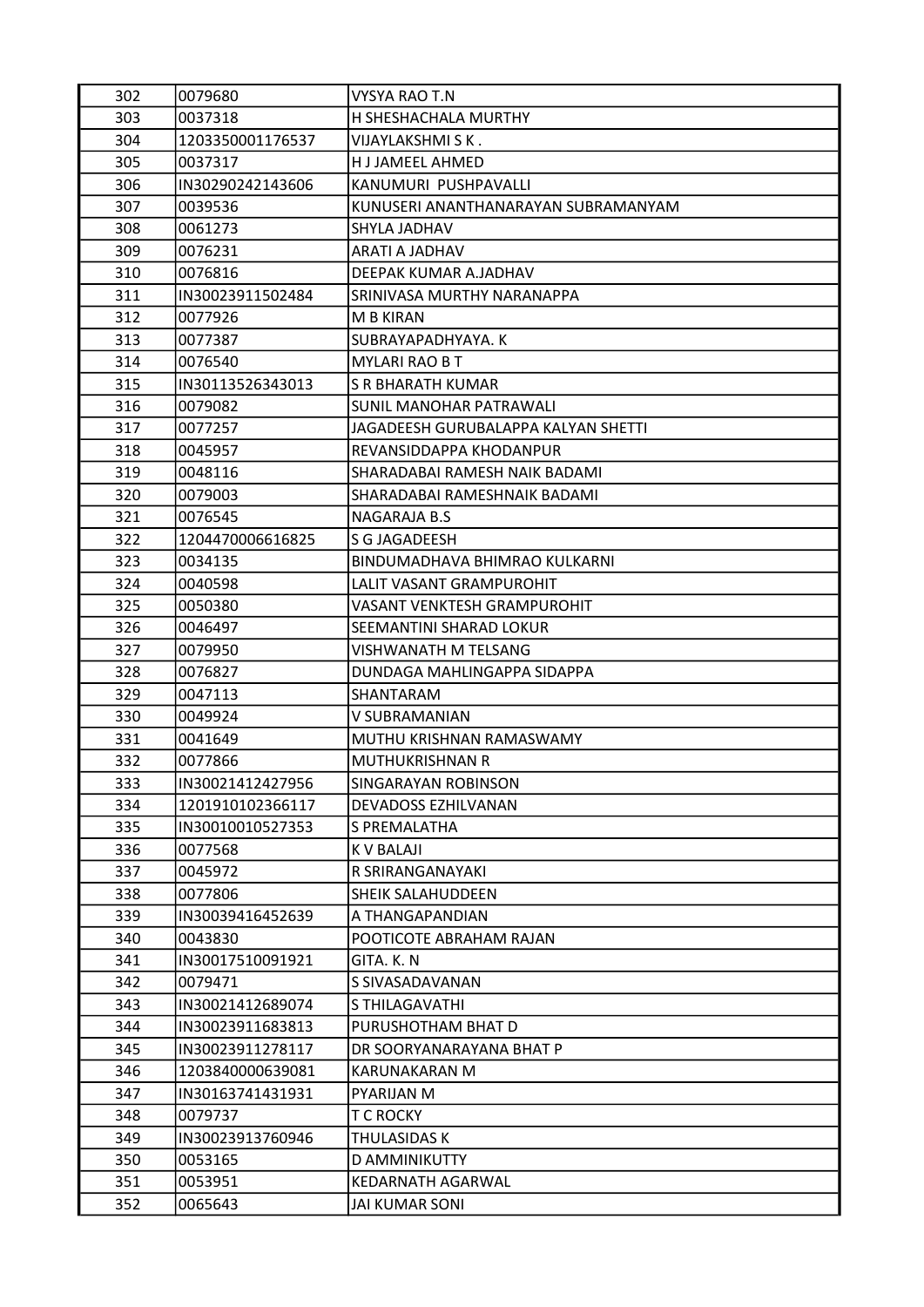| 353 | 0008968          | MOHANLAL GULABCHAND JHAVERI    |
|-----|------------------|--------------------------------|
| 354 | 0032861          | ANUPAM BHATTACHARYYA           |
| 355 | 0079225          | SIKHA RANI MITRA               |
| 356 | 0079243          | SHYAMAL BANERJEE               |
| 357 | 0076334          | <b>ANIRBAN BISWAS</b>          |
| 358 | IN30021412258526 | PRADIP KUMAR ROYCHOUDHURY      |
| 359 | 0034286          | <b>BHASAN CHANDRA BHUIYA</b>   |
| 360 | 0076328          | <b>ARIJIT DAS</b>              |
| 361 | 0032901          | ASIM KUMAR GANGOPADHYAYA       |
| 362 | 0048451          | SUSHIL KUMAR CHATTERJEE        |
| 363 | IN30290247597016 | SANCHITA ROY                   |
| 364 | 0078224          | NILANJAN BANERJEE              |
| 365 | 0046172          | RASIKLAL G KARIA               |
| 366 | 1203410000037286 | SAMIRAN DAS                    |
| 367 | 0077516          | KAUSTABH CHATTERJEE            |
| 368 | 0048031          | <b>SARAT KUMARI DAS</b>        |
| 369 | 0036597          | <b>GYANENDRA KUMAR DAS</b>     |
| 370 | 0036596          | <b>GURUPRASAD PATRA</b>        |
| 371 | 1202890000286031 | <b>DEEPAYAN MOHAPATRA</b>      |
| 372 | 0076887          | <b>DULAL SARKER</b>            |
| 373 | 0039934          | KAMAKHYA PRASAD CHAUDHURI      |
| 374 | 0084803          | KUNAL CHOUDHURY                |
| 375 | IN30021411545551 | <b>BHUPAL NEOG</b>             |
| 376 | 0084208          | <b>MD ENAM KHAN</b>            |
| 377 | IN30169611781804 | <b>RAJEEV KUMAR</b>            |
| 378 | IN30220111399725 | <b>BINOY KUMAR SHRIVASTAVA</b> |
| 379 | IN30226911292661 | NAGENDRA NARAIN JHA            |
| 380 | 1201910101240869 | PRIYANKA.                      |
| 381 | 1201060001981701 | PAWAN KUMAR SAH                |
| 382 | IN30058910160208 | HARESHWAR PRASAD SINGH         |
| 383 | 0049262          | <b>TARUN KUMAR BOSE</b>        |
| 384 | 0065458          | INDRARAJ MAL JAIN              |
| 385 | IN30302853053226 | GIRISH GOUDAPPAGOUDA PATIL     |
| 386 | 0048565          | SATISH KUMAR VASUDEVA          |
| 387 | 0073487          | <b>RAJ RANI</b>                |
| 388 | 0048694          | SURENDER KUMAR AGGARWAL        |
| 389 | 0069916          | MAHAVIR P D SHUKLA             |
| 390 | 0069916          | <b>MAHAVIR P D SHUKLA</b>      |
| 391 | 0045204          | RAMESHCHANDRA SHIVLAL RAJPUT   |
| 392 | 0024721          | VITHALDAS PANCHULAL SHAH       |
| 393 | 0024722          | SUBHADRA VITTHALDAS SHAH       |
| 394 | 0024725          | SUBHADRA VITTHALDAS SHAH       |
| 395 | 0020557          | YOGESH DHIRAJLAL CHAUHAN       |
| 396 | 0029689          | RASILABEN RAMANLAL GANDHI      |
| 397 | 0085991          | MUKESH GULABCHAND DHAROD       |
| 398 | 0021904          | LEELABEN RAMANLAL PANCHAL      |
| 399 | 0036989          | HARIHAR OCHCHHAVLAL SHUKLA     |
| 400 | 0046650          | SAMANTSIGH RAMSINGH PARMAR     |
| 401 | 0046650          | SAMANTSIGH RAMSINGH PARMAR     |
| 402 | 0044231          | PUSPABEN SHANTIBHAI PATEL      |
| 403 | 0035767          | DILIPKUMAR JASHBHAI PATEL      |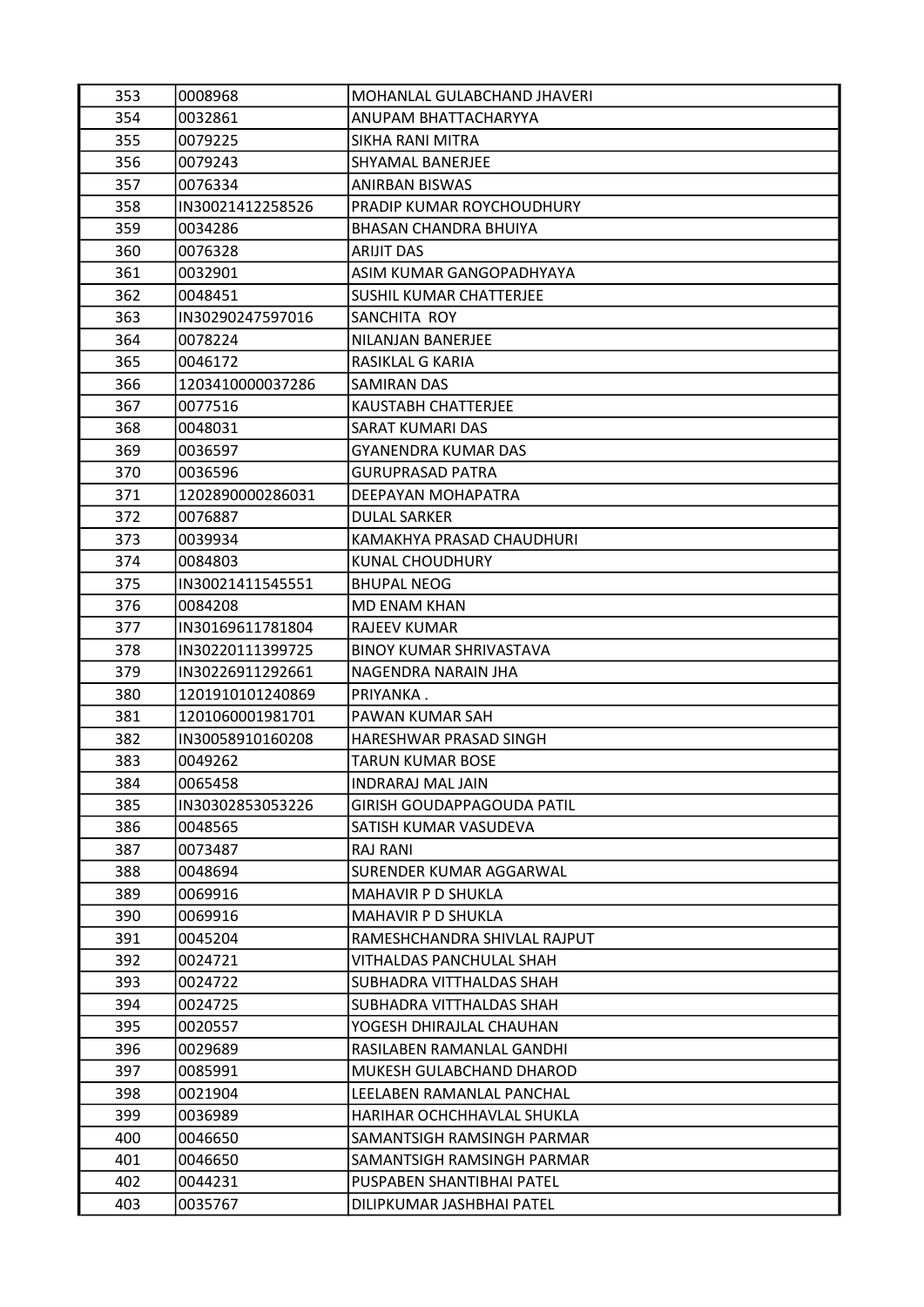| 404 | 0045032 | RAJNIBHAI AMBALAL PATEL                 |
|-----|---------|-----------------------------------------|
| 405 | 0036217 | <b>GOVINDLAL MAGANLAL MEHTA</b>         |
| 406 | 0013549 | SHARMISTABEN NAVNITLAL DESAI            |
| 407 | 0017440 | ASHOK TUKARAM NIKKAM                    |
| 408 | 0033875 | <b>BHAILALBHAI TRIBHOVANDAS PATEL</b>   |
| 409 | 0035610 | DATTATRAY L KARNIK                      |
| 410 | 0044907 | REWABEN MAIJIBHAI PADHIAR               |
| 411 | 0045060 | RATILAL JIVABHAI PATEL                  |
| 412 | 0045060 | RATILAL JIVABHAI PATEL                  |
| 413 | 0050808 | ZAVERBHAI BHULABHAI PATEL               |
| 414 | 0017995 | MONGHIBEN DAHYABHAI MAKWANA             |
| 415 | 0052834 | KUSUM DINESHBHAI DAVE                   |
| 416 | 0036235 | GORDHANBHAI NAROTTAMBHAI PATEL          |
| 417 | 0046753 | SHANTABEN GORDHANBHAI PATEL             |
| 418 | 0046706 | SANDHYABEN MADHUKAR OAK                 |
| 419 | 0046889 | <b>SUDHA MANILAL PAREKH</b>             |
| 420 | 0008495 | <b>JESHINGBHAI SIVABHAI PATEL</b>       |
| 421 | 0037977 | JAMNADAS PUJALAL KANSARA                |
| 422 | 0027875 | KUNJBIHARI NATVARLAL TRIVEDI            |
| 423 | 0029768 | KUNJBIHARI NATAVARLAL TRIVEDI           |
| 424 | 0033554 | <b>BHOGILAL DHULABHAI PATEL</b>         |
| 425 | 0010258 | FAROKH DHANJISHAW DARIASHAW             |
| 426 | 0038755 | JASHANGBHAI NATHABHAI PATEL             |
| 427 | 0040526 | LILAVATIBEN PRABHUDAS PATEL             |
| 428 | 0044811 | RAMANBHAI MAGANBHAI VALAND              |
| 429 | 0036172 | GHANSHYAMBHAI NAGJIBHAI PATEL           |
| 430 | 0049809 | VIJAYKUMAR TARACHAND KABRA              |
| 431 | 0049892 | VITHALBHAI BAVABHAI PATEL               |
| 432 | 0044153 | PRAVINCHANDRA AMRATLAL VYAS             |
| 433 | 0034219 | <b>BALKRISHNA RJOSHI</b>                |
| 434 | 0024254 | SALIM MEHMUD YOUSUF JARIWALA            |
| 435 | 0011578 | MANEKLAL BECHARBHAI PAREKH              |
| 436 | 0052006 | VRAJLAL BHIKHABHAI BENGALI              |
| 437 | 0045905 | RAJNIKANT RAMANLAL SHAH                 |
| 438 | 0004278 | SORAB ARDESHIR ALAMSHAW                 |
| 439 | 0014150 | SORAB ARDESHIR ALAMSHAW                 |
| 440 | 0083322 | <b>BANOO SORAB ALAMSHAW</b>             |
| 441 | 0084575 | VIJAY HARISHCHANDRA GHADGE              |
| 442 | 0008728 | <b>GULAMAHMED MOHAMED KILLEDAR</b>      |
| 443 | 0003923 | LAXMIBAI WD/O JAGANNATH GANESH PARANJPE |
| 444 | 0077329 | <b>JOSEPH ALBERT</b>                    |
| 445 | 0038249 | JAGANNATH PURUSHOTTAM GALVANKAR         |
| 446 | 0031416 | <b>MOHANLAL TULSIDAS BHATIA</b>         |
| 447 | 0058689 | ANSUYA AVINASH BENADIKAR                |
| 448 | 0047790 | SHREEDHAR SITARAM GURJAR                |
| 449 | 0007309 | RAJARAM PANDURANG DESHPANDE             |
| 450 | 0014270 | RAMCHANDRA DATTATRAY JOSHI              |
| 451 | 0069157 | PUSHPABAI RAMCHANDRA JOSHI              |
| 452 | 0032792 | ASHOKKUMAR BABURAM SHARMA               |
| 453 | 0042042 | <b>MARUTI PANDURANG MAKOTE</b>          |
| 454 | 0032984 | ANNASAHEB MAHADEV BAWANE                |